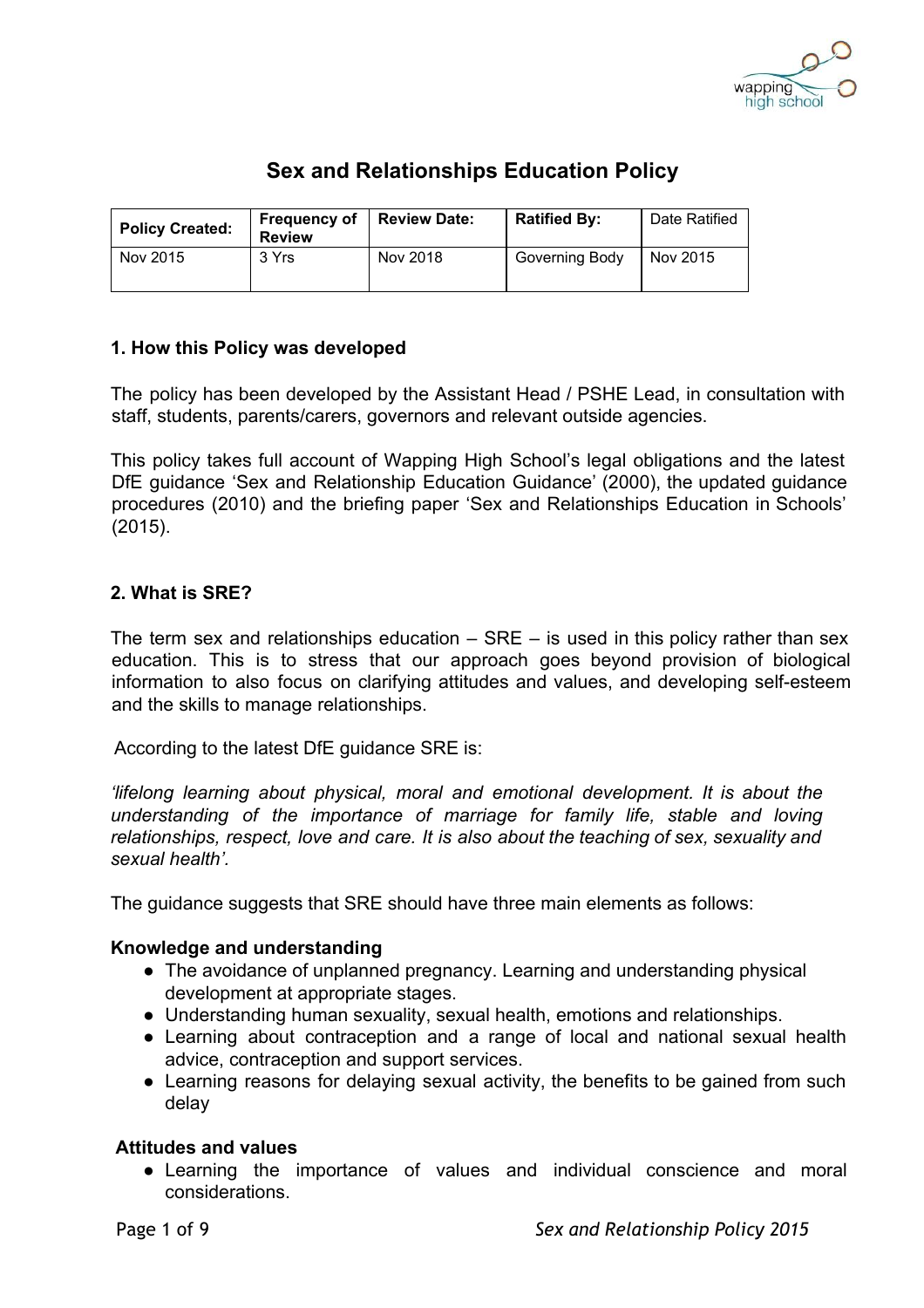- Learning the value of family life, marriage and stable and loving relationships for the nurture of children.
- Learning the value of respect, love and care.
- Exploring, considering and understanding moral dilemmas
- Developing critical thinking as part of decision making.

# **Personal and social skills**

- Learning to manage emotions and relationships confidently and sensitively.
- Developing self-respect and empathy for others.
- Learning to make choices based on an understanding of difference and with an absence of prejudice.
- Developing an appreciation of the consequences of choices made.
- Managing conflict.
- Learning how to recognise and avoid exploitation and abuse.

Wapping High School's approach to SRE consists of:

- 1. The taught National Curriculum Science Programme of Study.
- 2. SRE modules within each Key Stage delivered within a planned PSHE programme.
- 3. Pastoral support for students who experience difficulties.
- 4. Provision of appropriate information through school nurse drop-down sessions.

# **3. Why SRE?**

# **3.1 Legal obligations**

Schools in England and Wales have a legal responsibility to provide a 'sex education' programme. They also have a responsibility to keep an up to date written statement of the policy they choose to adopt and this must be available to parents.

Parents have a right to withdraw their children from 'sex education' lessons which fall outside those aspects covered in the National Curriculum Science. This right no longer applies when children reach 15 years of age. See section 7.7 for further details.

# **3.2 The needs of young people and the role of Wapping High School**

It is the aim of Wapping High School:

- 1. To provide opportunities for all students to learn and to achieve.
- 2. To promote student's spiritual, moral, social and cultural development and prepare all students for the opportunities, responsibilities and experiences of life.

The DCSF 'Sex and Relationship Guidance' (2000) recommends that 'effective sex and relationship education is essential if young people are to make responsible and well informed decisions about their lives'. The Academy has a key role, in partnership with parents/carers, in providing SRE.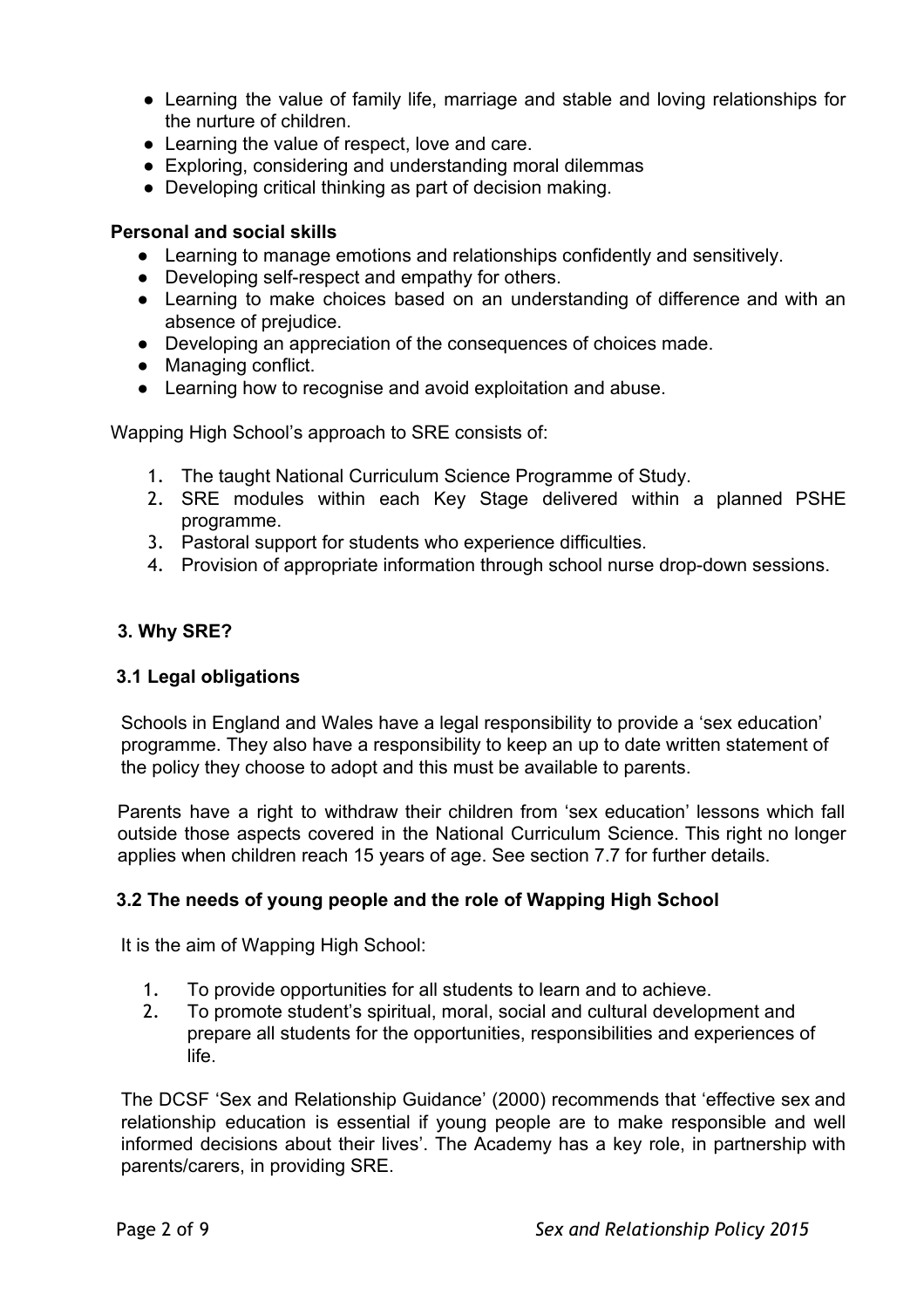Research has shown that young people who feel good about themselves, and are knowledgeable and confident about sex and relationships, are more likely to be more discerning in their relationships and sexual behaviours, and have more fulfilling relationships.

*'Research demonstrates that good, comprehensive sex and relationship education does not make young people more likely to enter into sexual activity. Indeed it can help them learn the reasons for, and the benefits to be gained from, delaying such activity'.*

# **3.3 National and local support and guidance for schools to develop SRE**

Rates of teenage pregnancy, abortion and sexually transmitted infection in the UK are among the highest of all European countries. The Government has developed a comprehensive strategy to change this situation and SRE for students in both primary and secondary schools is seen, alongside other initiatives, as a key element. Our Academy approach to SRE is in line with the Government's strategy and guidance given to schools in DfE 'Sex and Relationship Guidance' 2000.

# **4. Morals and Values Framework**

Our approach to SRE will be conducted within a clear morals and values framework based on the following principles:

- The value of stable and loving relationships.
- Respect, understanding and empathy towards others who may have different backgrounds, cultures, sexuality, feelings and views.
- The development of relationships, including sexual relationships, based on mutual consent, rather than coercion.
- The right not to be abused by other people or be taken advantage of.
- The right of people to follow their own sexuality, within legal parameters.

We also believe that students have an entitlement to:

- Age and circumstance appropriate SRE.
- Access to help from trusted adults and helping services.

SRE involves consideration of a number of sensitive issues about which different people may hold strong and varying views. Wapping High School's approach to SRE will be balanced and take account of, and be sensitive to, different viewpoints but will not be based on personal bias. We shall endeavour to have an approach that is educational, rather than one based on propaganda.

# **5. Inclusion**

*'Mainstream schools and special schools have a duty to ensure that children with special educational needs and learning difficulties are properly included in sex and relationships education. Sex and relationship education should help all students understand their physical and emotional development and enable them to make positive decisions in their lives'.*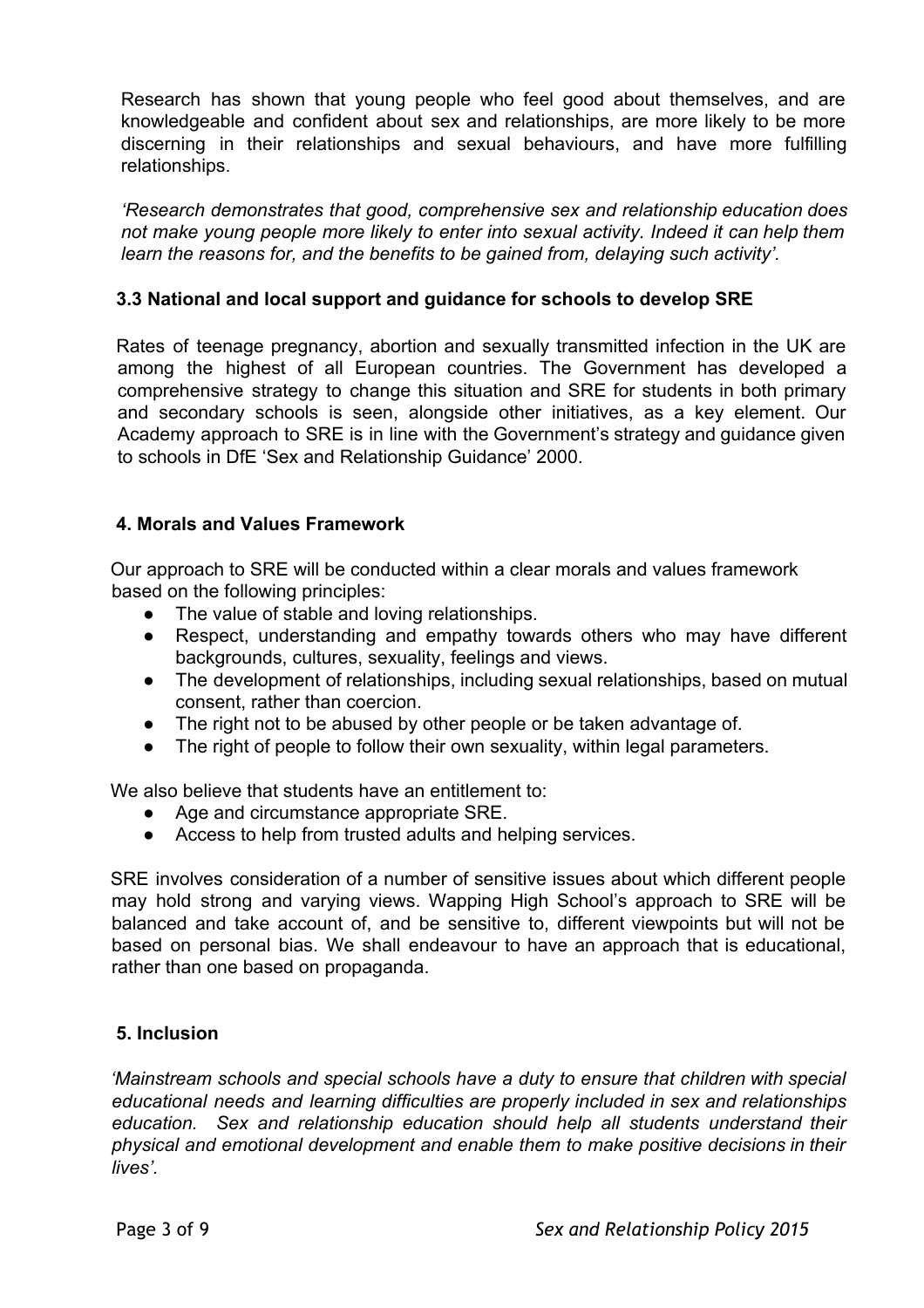Young people may have varying needs regarding SRE depending on their circumstances and background. Wapping High School strongly believes that all students should have access to SRE that is relevant to their particular needs. To achieve this the School's approach to SRE will take account of:

### **The needs of boys as well as girls**

Girls tend to have greater access to SRE than boys, both through the media (particularly teenage magazines) and the home. We will consider the particular needs of boys, as well as girls, and approaches that will actively engage them. We shall also be proactive in combating sexism and sexist bullying.

#### **Ethnic and cultural diversity**

Different ethnic and cultural groups may have different attitudes to SRE. The School will consult students and parents/carers about their needs, take account of their views and promote respect for, and understanding of, the views of different ethnic and cultural groups.

#### **Varying home backgrounds**

We recognise that our students may come from a variety of family situations and home backgrounds. We shall take care to ensure that there is no stigmatisation of children based on their home circumstances.

#### **Sexuality**

On average, about 5% of our students will go on to define themselves as lesbian, gay, bi-sexual and transgender (LGBT). Students may also have LGBT parents/carers, brothers or sisters, other family members and/or friends. All our students will meet and work with LGBT people. Our approach to SRE will include sensitive, honest and balanced consideration of sexuality. Our pastoral support will take account of the needs of LGBT students. We shall also actively tackle homophobic bullying.

#### **Special educational needs**

We shall take account of the fact that some students may have learning, emotional or behavioural difficulties or physical disabilities that result in particular SRE needs.

### **The teaching programme for Sex and Relationship Education**

We intend that all students shall experience a programme of sex and relationships education at a level which is appropriate for their age and physical development, with adaptations for those whose cognitive development is particularly slow.

#### **Students who use alternative methods of communication**

Some students have physical, visual or hearing impairments or are unable to use speech and may use signing, symbols and/or communication switches and aids. The staff will adapt their teaching of sex and relationship education to ensure that these students have equal access.

#### **Students with profound and multiple learning difficulties**

Students with learning difficulties will not excluded from the programme. Using appropriate methods, they will experience most of the basic content; self-awareness, gender awareness, body recognition, privacy.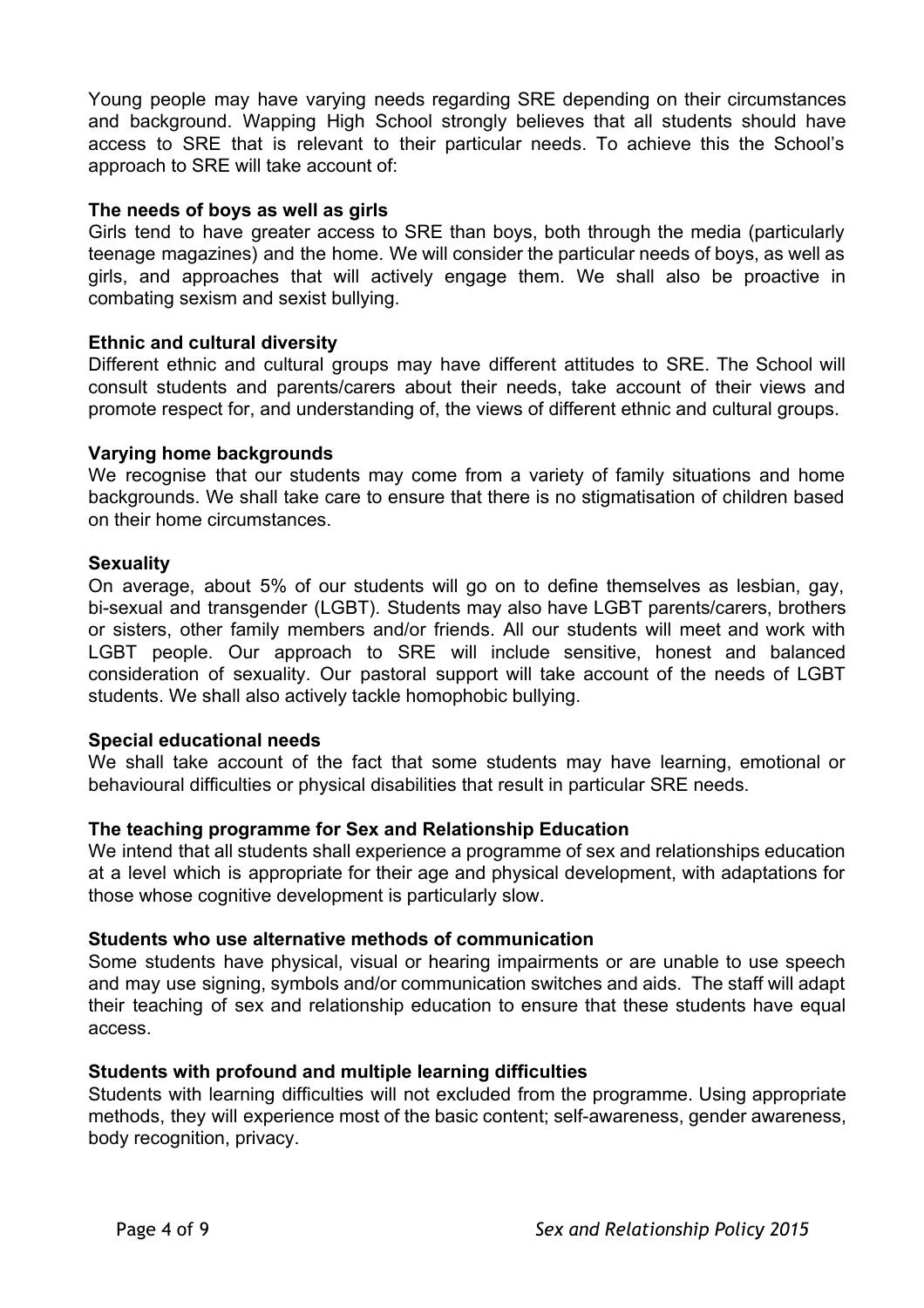### **Students with autism**

This will require individual teaching to meet their specific needs, with the help of a trained Learning Support Assistant. Explicit teaching and use of pictures and visual aids is essential to avoid confusion.

### **Contraceptive advice to older students.**

Students will be taught, in the context of sexual intimacy and safer sex, that intercourse should always involve using a condom. Questions about forms of contraception will be answered accurately and honestly within the student's ability to understand. If students need further personal advice about contraceptive use, counselling and support will be sought from appropriate agencies and personnel.

### **6. A Whole School Approach**

A whole school approach will be adapted to SRE that actively involves the whole Wapping High School community. All groups who make up the School community have rights and responsibilities regarding SRE. In particular:

**The Extended leadership (ELT)** will endeavour to support the provision and development of SRE in line with this policy by providing leadership and adequate resourcing.

**The designated PSHE Lead / SRE co-ordinator** will maintain an overview of SRE provision and have overall responsibility for its development. This will include keeping up to date with developments and good practice, developing the provision to meet student's needs, providing support and resources for staff, arranging staff training, liaison with outside agencies and monitoring and evaluation.

**All teaching staff** are involved in the Academy's SRE provision. Some teach SRE through the PSHE programme and some through science and other curriculum areas. All teachers play an important pastoral role by offering support to students. Any teacher can be approached by a student who experiences a difficulty regarding sex or relationships issues. Teachers will be consulted about Wapping High School's approach to SRE and aided in their work by provision of resources, background information, support and advice from experienced members of staff and access to appropriate training.

**Non-teaching staff** may be involved in a supportive role in some SRE lessons and also play an important, informal pastoral support role with students. They will have access to information about the SRE programme and supported in their pastoral role.

**Governors** have responsibilities for Academy policies. They will be consulted about the SRE provision and policy and have regular reports at Governor's meetings.

**Parents/carers** have a legal right to view this policy and to have information about the School's SRE provision. They also have a legal right to withdraw their children from dedicated sex education lessons if they wish (see section 7.7). The Academy will seek and take account of parent/carer views and endeavour to adopt a partnership approach with parents/carers. This will periodically include information/education workshops for parents/carers. The Academy's approach to SRE will encourage dialogue between parents/carers and their children.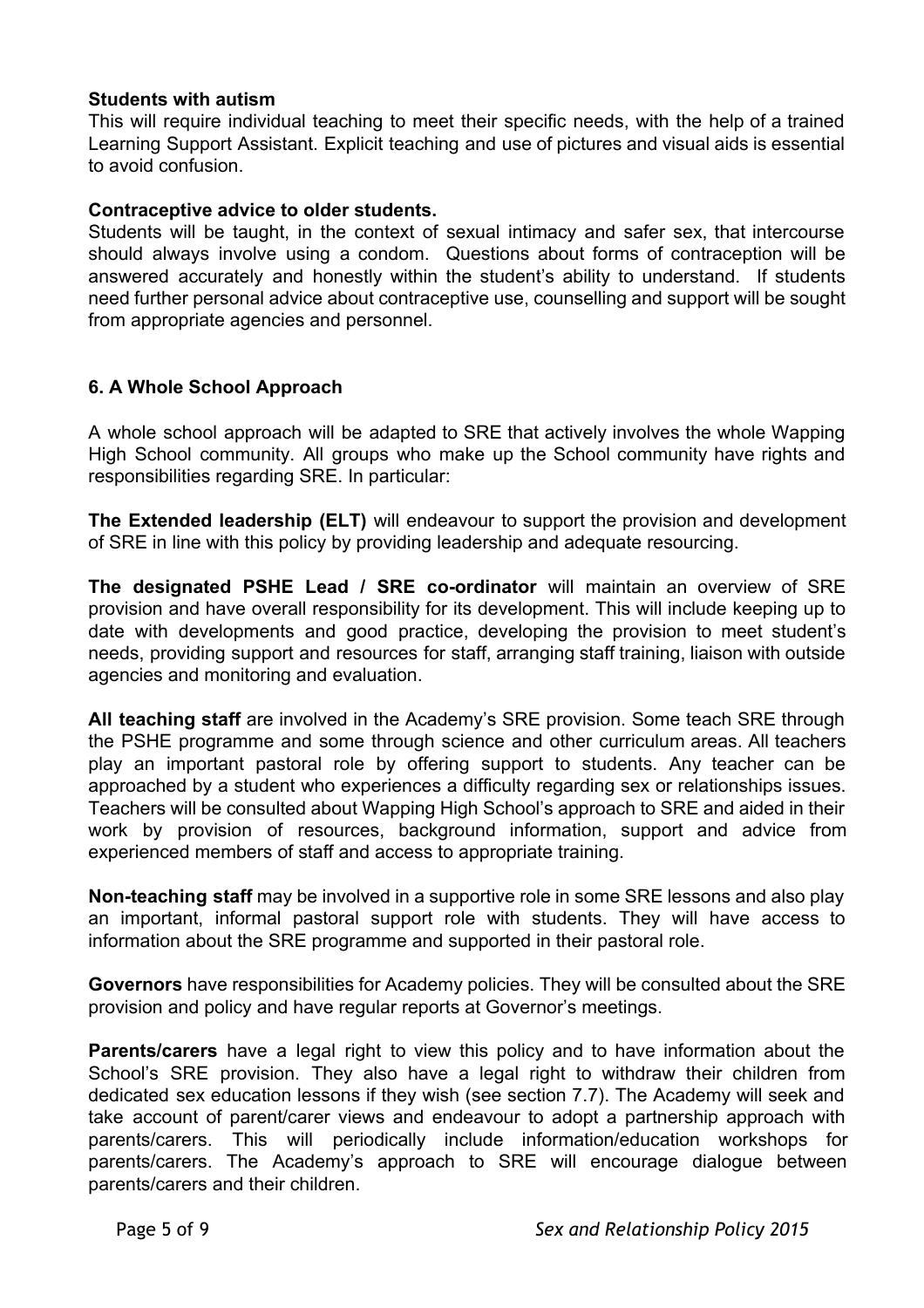**The school nurse** can play a key role in supporting the teacher in SRE both in terms of advice, input into lessons, provision of pastoral support for students and resources. The School will work in ongoing consultation and partnership with the nurse.

**Outside agencies and speakers** may be involved in inputting to SRE lessons and as points of referral as support services for students. The Academy will only work with agencies and speakers who are appropriate to student needs. We shall work in partnership with them and jointly plan their work within the School. We will also promote relevant helping agencies that students can access.

**Students** have an entitlement to age and circumstance appropriate SRE and to pastoral support. They will be actively consulted about their SRE needs and their views will be central to developing the provision.

# **7. The Taught SRE Programme**

The SRE programme will be delivered as part of Wapping High School's approach to PSHCE (Personal, Social, Health and Citizenship Education).

# **7.1 Aims of the programme**

The overall aims of the SRE programme are:

- To provide accurate information about, and understanding of, SRE issues.
- To dispel myths.
- To explore a range of attitudes towards SRE issues and to help students to reach their own informed views and choices for a healthier lifestyle.
- To develop respect and care for others.
- To increase student's self esteem.
- To develop skills relevant to effective management of relationships and sexual situations. Examples include communication with and empathy towards others, risk assessment, assertiveness, conflict management, decision making, seeking help and helping others.
- To contribute to a reduction in local and national teenage pregnancy, sexually transmitted infections and abortion rates.

# **7.2 Place in the curriculum**

The main SRE programme will be delivered by PSHCE teachers and specialist staff. In addition, certain biological aspects are delivered through Science lessons.

# **7.3 Content and learning objectives**

The SRE programme is delivered in a developmental manner so that issues are explored in greater depth as students mature. The following areas of content are addressed in the following years through 'drop mornings'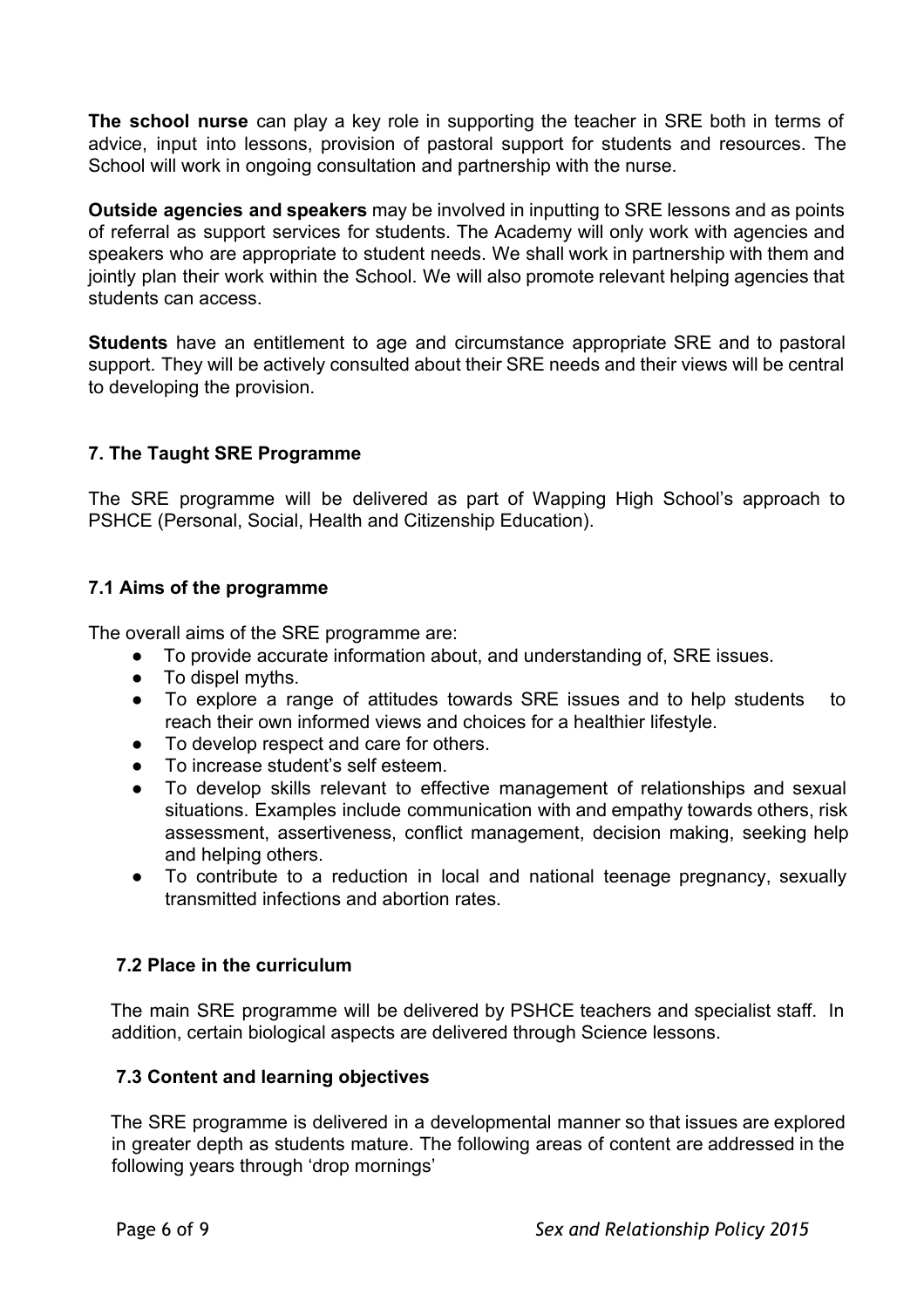**Year 7** - Puberty: some lessons taught in separate boy/girl groups, some in mixed groups. Emotional well-being including self esteem.

**Year 8** - Relationships: managing conflict and behaving assertively. Sexuality.

**Year 9** - Life Choices: including contraception, values relating to becoming sexually active. Links between alcohol/diet/exercise and behaviour.

**Year 10** - Sexual health, pregnancy, values within relationships, link to milestones in life (having children, marriage, death and bereavement etc.)

**Year 11**– Self and others: recognising abusive relationships, linking healthy relationships to mental health, staying balanced, reducing stress

# **7.4 Methodology and resources**

A wide range of teaching methods are used, that enable student's to actively participate in their own learning. This includes use of quizzes, case studies, research, role-play, video, small group discussion and use of appropriate guest speakers. Where it is regarded as particularly beneficial students are divided into single gender groups for a part of lessons or whole lessons. Occasional use of drama productions also forms part of the programme.

Teaching is conducted in a safe learning environment through the use of ground rules and distancing techniques so that students are not put on the spot or expected to discuss their own personal issues in class. Teaching resources are selected on the basis of their appropriateness to students.

# **7.5 Answering student's questions**

Wapping High School believes that students should have opportunities to have their genuine questions answered in a sensible and matter-of-fact manner. However, occasionally a student may ask a particularly explicit, difficult or embarrassing question in class. Teachers will use their skill and discretion to decide about whether to answer questions in class and, if so, how. They will establish clear parameters of what is appropriate and inappropriate in class by discussing ground rules with students and by taking an approach that encourages students to be mature and sensible.

If a teacher does not know the answer to a question they will acknowledge this and suggest that they and students research the answer to the question later. If a question is too explicit or inappropriate to answer in class at that moment, teachers will acknowledge it and attend to it later with the student who asked it. If a question is too personal teachers will remind students about the ground rules and if necessary point out appropriate sources of support.

If a teacher is concerned that a student is at risk of sexual abuse they will follow the Wapping High School's safeguarding procedures, such as emailing [safe@wappinghigh.org](mailto:safe@wappinghigh.org)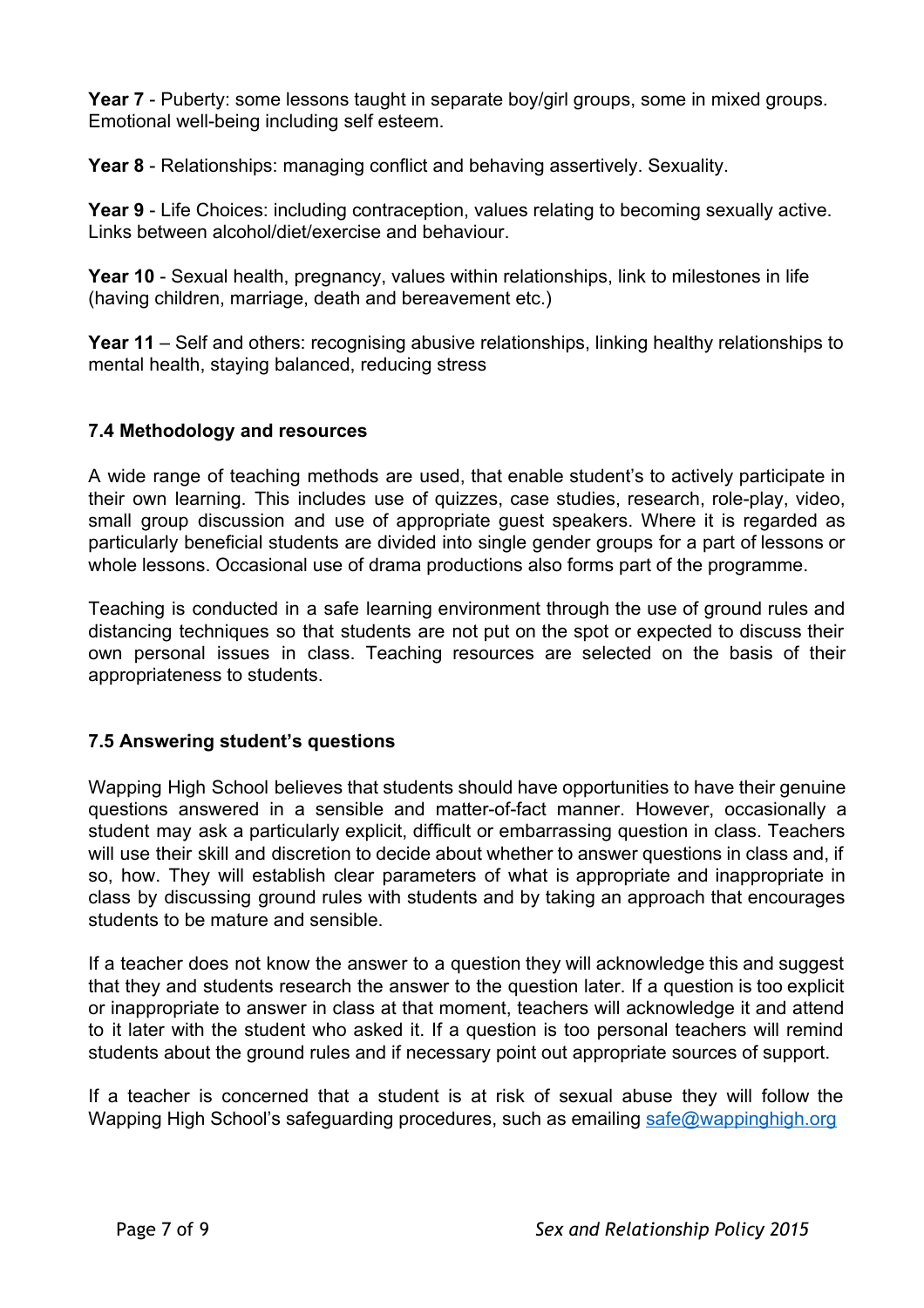### **7.6 Monitoring, evaluation and assessment**

The programme is regularly evaluated by the SRE co-ordinator. The views of students and teachers who deliver the programme are used to make changes and improvements to the programme on an ongoing basis.

### **7.7 Parental concerns and withdrawal of students**

Parents have a legal right to withdraw their children from dedicated 'sex education' lessons up until students reach the age of 15. They do not have a right to withdraw their children from those aspects of SRE that are taught in Science or where SRE issues arise incidentally in other subject areas.

We will work in active partnership with parents/carers, value their views and keep them informed about out SRE provision. If a parent/carer has any concerns about the SRE provision we will take time to address their concerns and allay any fears they may have. If any parents/carers decide to withdraw their child we shall work with them and their child to explore possible alternative provision.

### **8. Pastoral Support for Students who Experience Difficulties**

### **8.1 The nature of support available to students**

Wapping High School takes its role in the promotion of student welfare seriously.

Staff endeavour to make themselves approachable and to provide caring and sensitive pastoral support for students in a number of ways. Staff may be approached for help on an individual basis and through the tutor / pastoral system. They offer a listening ear and, where appropriate, information and advice.

The school nurse can be asked to visit in order to offer health and support services to students. Where appropriate, students are referred to the school nurse and/or outside helping agencies. The School will keep up to date about the development of local services and national helplines for young people promote their existence to students and endeavour to form working relationships with local agencies that are relevant to student needs.

### **8.2 Confidentiality and informing parents/carers**

We are aware that some parents find it hard to cope with their children's sexual development, and are happy for Wapping High School to take the initiative. We will take every opportunity to inform and involve parents and carers.

Wapping High School staff cannot promise absolute confidentiality if approached by student for help. Staff must make this clear to students. Safeguarding and child procedures must be followed when any disclosures about abuse are made.